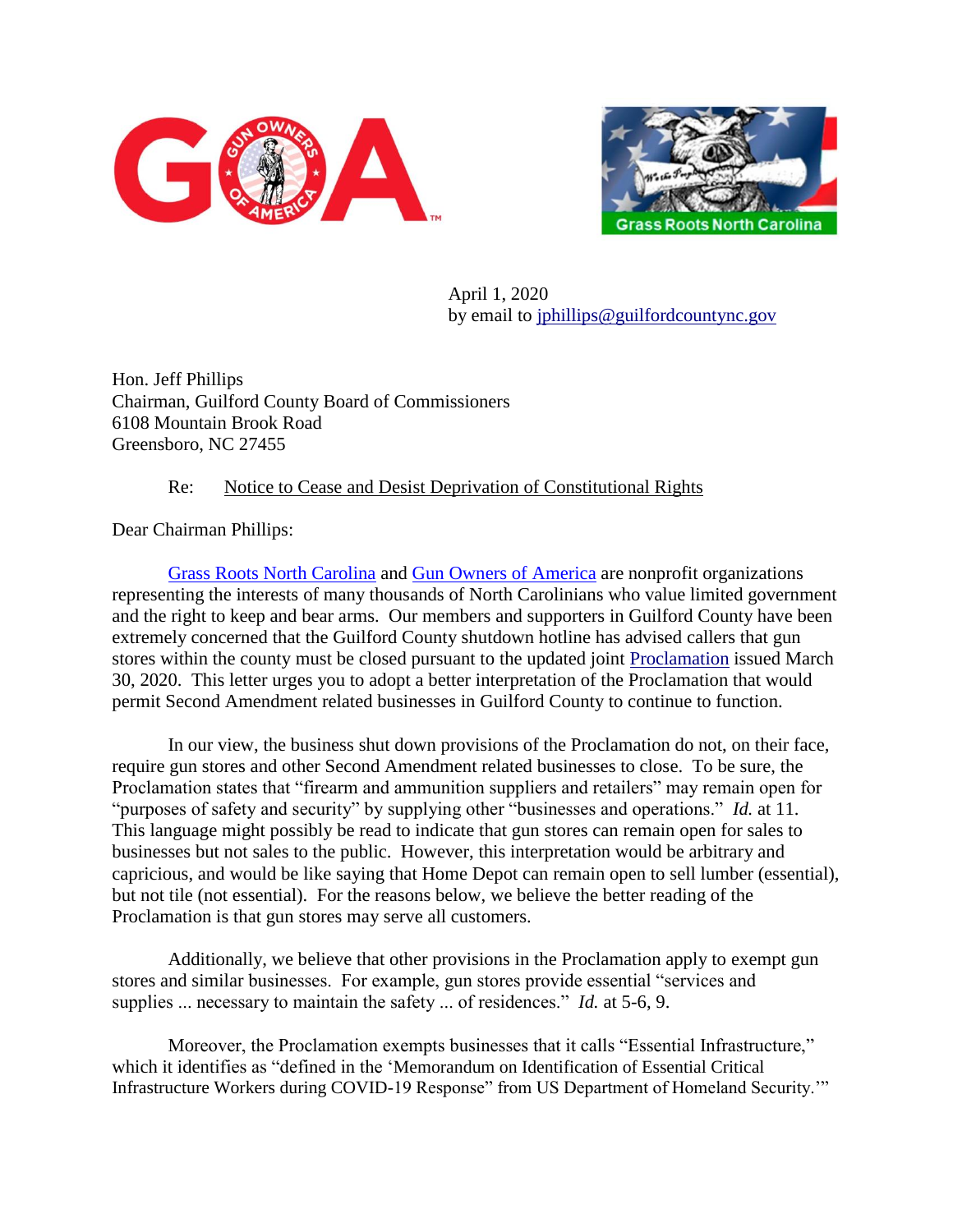*Id.* at 2. That memorandum was originally issued on [March 19, 2020,](https://www.cisa.gov/sites/default/files/publications/CISA_Guidance_on_the_Essential_Critical_Infrastructure_Workforce_508C_0.pdf) but was updated on March 28, [2020](https://www.cisa.gov/sites/default/files/publications/CISA_Guidance_on_the_Essential_Critical_Infrastructure_Workforce_Version_2.0_Updated.pdf) to include:

## *Workers supporting the operation of firearm or ammunition product manufacturers, retailers, importers, distributors, and shooting ranges.*

Thus, there are several good arguments that Second Amendment protected businesses such as gun stores and ranges within Guilford County do not fall under the closure orders in the Proclamation. Moreover, applying the Proclamation to gun stores would violate state law and both the federal and state constitutions.

Yet, in spite of the numerous reasons (discussed above) why Second Amendment related businesses should be considered exempt from any requirement to shut down under the Proclamation, county spokesmen answering phone calls to the Guilford County shutdown hotline (336-641-7527) have stated that, while firearm and ammunition retailers could remain open to serve essential businesses such as a sheriff or police department, they could not serve the general public.

On March 29, 2020, GRNC and GOA contacted Wake County, North Carolina officials, to raise similar concerns, including that statements by county officials had indicated that gun stores in Wake County were required to close under that county's Proclamation. We also pointed out the updates to the CISA list, and asked the county to reconsider its interpretation of its Proclamation as applied to gun stores and related businesses. Yesterday, March 30, 2020, we engaged in a productive dialogue with Wake County officials, who agreed that gun stores would be permitted to remain open during the county's emergency declaration.

We would hope that you, like Wake County, would reconsider the flawed position expressed by county spokesmen, or state that it is not the official Guilford County position, particularly in light of the change to the DHS CISA list of critical infrastructure, and also for the additional reasons outlined above.

Even so, your employees' statement that gun stores must stop serving the general public represents a credible threat of prosecution if gun stores were to remain open. GRNC and GOA are in the process of preparing litigation to challenge such deprivation of the constitutionally protected rights of our members and supporters in your jurisdiction on several bases, including those outlined above.

However, we have directed our lawyers to delay filing that litigation until at least 12:00 noon on Friday, April 3, 2020, to give you the opportunity to conform the county's position on Second Amendment businesses so that it conforms to the current updated CISA list of March 28, 2020, state law, and federal and state constitutional requirements. We request that you take this action without delay.